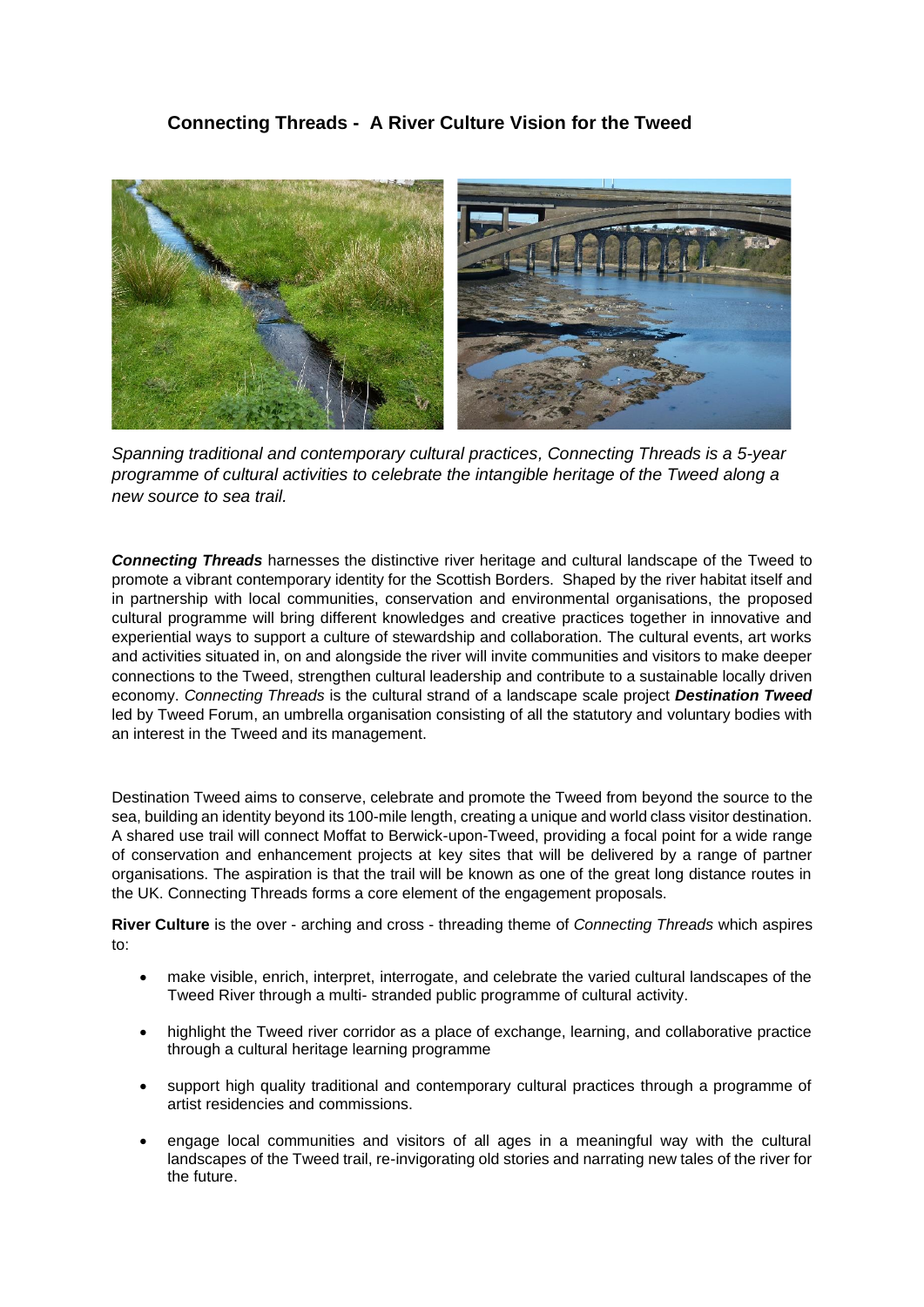- use cultural activity to connect rural communities and small towns with a focus on issues of resilience and community cohesion in a period of changing demography, land use practices and climate change.
- support and encourage sustainable cultural practice, cultural and community leadership and ambition and social entrepreneurship.
- enhance the capacity of the Tweed trail for economic development and cultural tourism by providing distinct, high quality resources, products, and experiences.

Historically the cultural narrative that dominates the Scottish Borders is that of rivalry – whether that be reivers, rugby or common ridings. *Connecting Threads* is an opportunity to reconsider the region through the river ways and to find and tell other cultural narratives which can encourage and support a more connected, sustainable region and to facilitate greater collaboration within and between communities up and downstream. Journeying, mapping and storytelling are some of the themes emerging to identify what is valued culturally, what is being lost and could be restored, what is already happening and can be built on and to discover the stories and voices that we need to hear today to address species loss and social justice at a time of Climate Emergency.

Key to the project are the delivery of artist or culturally led experiences for local people as well as visitors around the river to encourage a deeper and closer connection to the Tweed. Activities that create access to the river and aim to encourage a greater sense of care and custodianship within communities which can continue beyond the project.

The project has two parts - a development phase (2020 – 2021) followed by a 5-year programme (2022 – 2027) if funding is successful.



## **DEVELOPMENT PHASE (12 MONTHS) 2020- 2021**

The focus of the development period is to: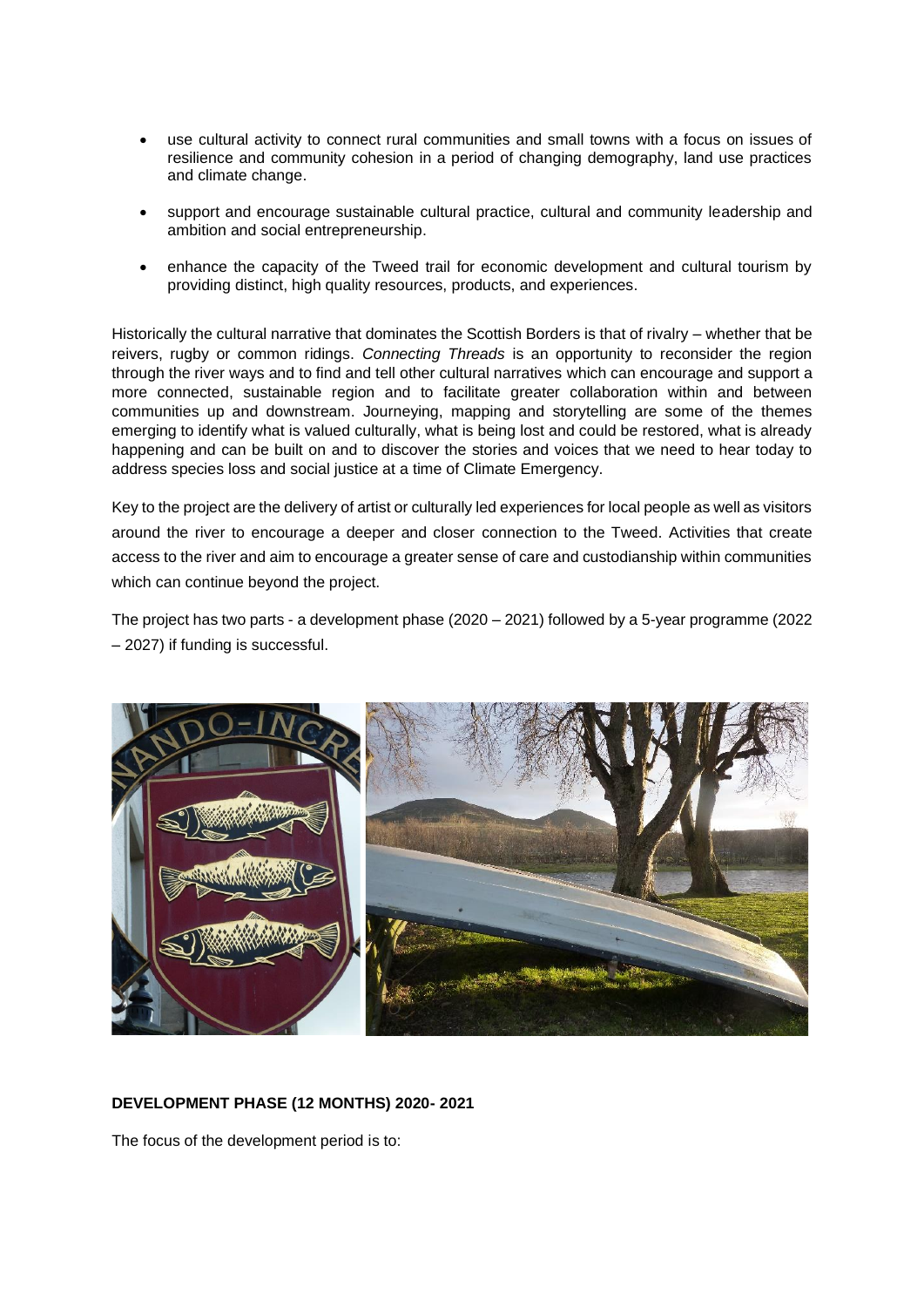- to build capacity in terms of people and learning to collaboratively design a 5 year cultural programme, including early collaboration with other *Destination Tweed* project partners.
- to trial a range of pilot projects to develop future programming and activities which will increase learning for the future. There will be a focus on supporting cultural and community leadership, sustainable practice and co-operative and partnership working.
- Securing additional funding for the 5-year programme.

To enable this development phase two new posts (0.6) are being created, a River Tweed Cultural Curator and a River Culture Animateur.

- **River Tweed Cultural Curator** (0.6) responsible for making the wider over-arching connections between the Upper, Middle and Lower Tweed activity project zones and between the other *Destination Tweed* partners. A focus of this role will be the curation of a River Festival, collaborating on the delivery of the cultural leadership and learning exchange programme and finding additional funding for the 5-year programme.
- **River Culture Animateur** (0.6) responsible for developing cultural activity and building partnerships in one of the three designated activity project zones (Upper, Middle or Lower Tweed.) The activity programme will include a community cultural audit to contribute to a digital mapping of the Tweed, collaborating on the delivery of the cultural leadership and learning exchange programme and piloting a river guide scheme. For the development phase the focus of activity will be on the Middle Tweed zone from Innerleithen to Kelso.

In the development stage both posts will be based at Southern Uplands Partnership. Both posts will be for 12 months. If funding for the 5 -year programme is successful both posts have the potential to continue for the duration of the 5 year project ( 2022 – 2027) and two additional River Culture Animateur posts (0.6) working in the Upper and Lower Tweed zones will be created.

In addition, it is also intended that there will be a **Pathfinder Artist Residency** in the Upper Tweed Valley in the Development Phase which will engage with deep local knowledges embodied in individual people, local history societies, archives and environmental and cultural organisations. Funding is in the process of being sought for that component.

# **5 - YEAR CULTURAL PROGRAMME APRIL 2022 to MARCH 2027**



The 5 -year cultural programme begins in the Year of Scotland's Stories. Whilst the development phase will be used to define the key components it is envisaged that the programme will include a wide range of cultural activity that may include: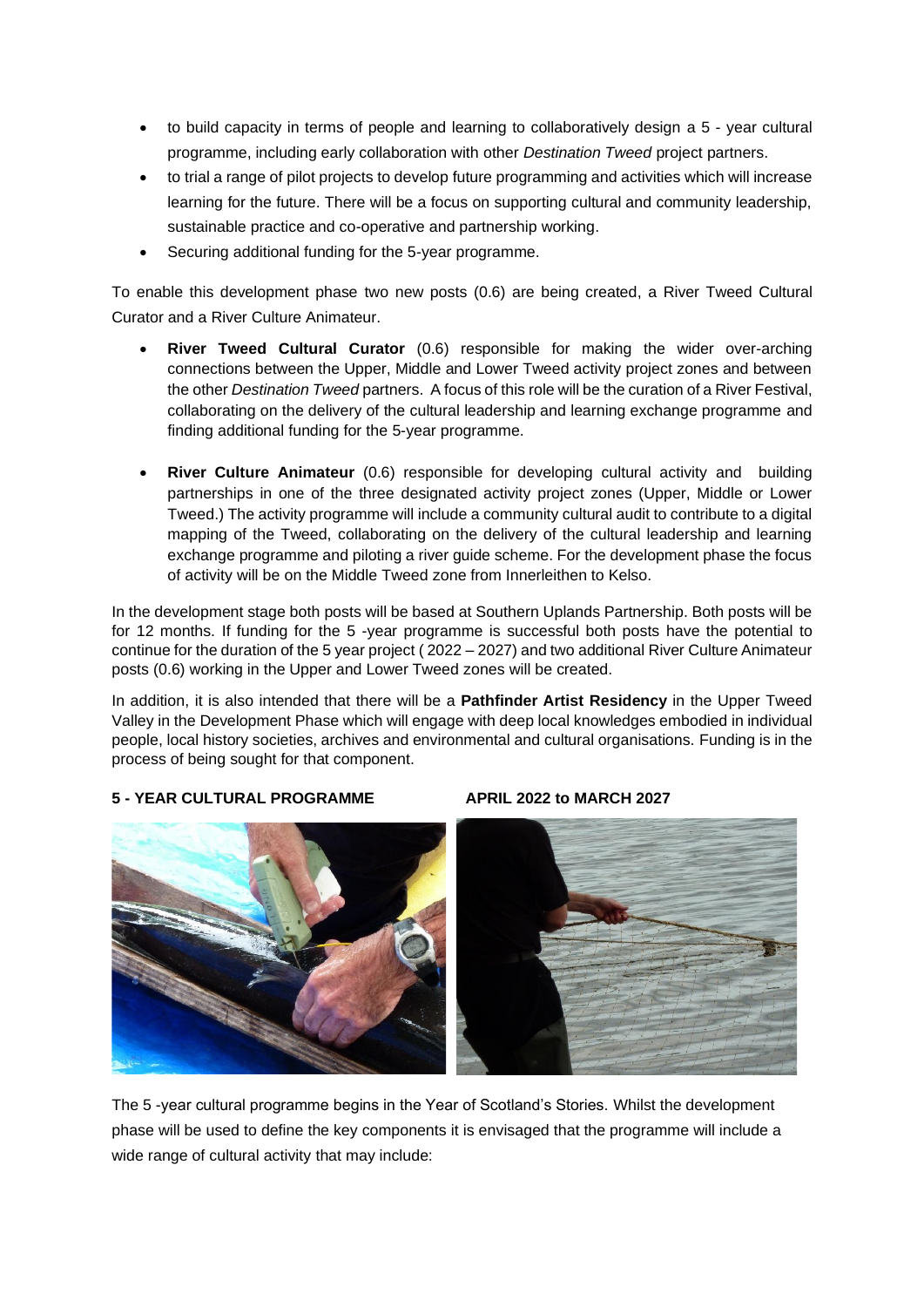## **15 Artists Residencies**

3 Artist Residencies per year will be hosted in different communities and organisations in the Upper, Middle and Lower Tweed. Artists will be invited to respond to annual call outs and will be selected by interview. Some of these residencies will be engaging more specifically with local people and others will take the form of artist commissions to create work for the Tweed trail that might be temporary or permanent. There is scope for adventurous and wide -ranging artist proposals in any art form.

As part of the residency programme artists will contribute to *River Ways* an experiential trail that encourages connection to place drawing on our different perceptual systems. The propositions will invite people to pause in different ways at particular places along the trail drawing attention to other species and to how we connect to place through the senses.

**Bi-annual River Festival** (2022, 2024, 2026) A family friendly celebration of River Tweed culture for visitors and local communities. It is envisaged that there will be a different overarching theme for each festival bringing attention to different aspects of the river e.g. Homecoming of the Salmon; River Crossings; Tweed Tales; River Craft(s). The River Festival will create a celebratory public programme of activities and events and offers a framework for all the organisations involved in *Destination Tweed* to contribute to and participate in.

**Cultural Leadership, Knowledge Exchange and Collaboration Programme** to allow for learning, exchange and reflection around cultural heritage practice for the 21<sup>st</sup> century. This takes several forms:

**Bi-annual Gathering of Waters Conference** (2023 and 2025) A Tweed assembly to showcase and share the work that is being achieved through the *Destination Tweed* project; to disseminate new research, knowledge and good practice; to make new links by inviting guest speakers from other national and international river cultures;

**River Guides Scheme** - an initiative to encourage local people, particularly young people, to talk about their place to visitors and within their communities and to encourage cross -generational learning and exchange. The scheme aims to bring generations together to share information and stories in and about a particular stretch of the river and to support this through offering training in 'performance' and public speaking skills and creating a framework for the river guides to operate within.

**River Learning:** Series of up to 20 learning exchange sessions per year for the cultural heritage sector based on identified needs.